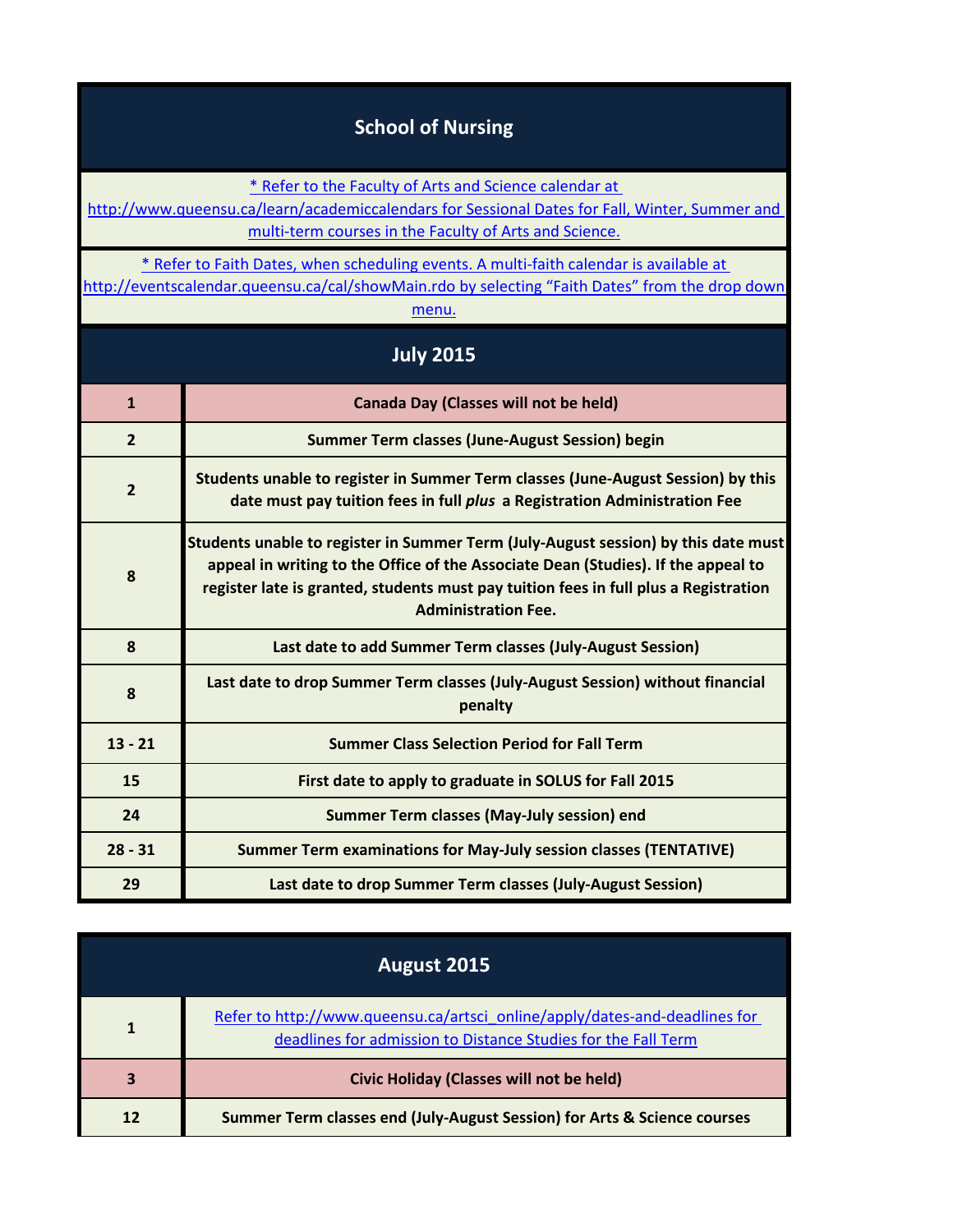| $14 - 17$ | <b>Summer Term examinations in July-August Session classes (TENTATIVE)</b> |
|-----------|----------------------------------------------------------------------------|
| 31        | <b>Summer Term ends</b>                                                    |

| September 2015 |                                                                                                                                                                                                                                                                                                                                    |
|----------------|------------------------------------------------------------------------------------------------------------------------------------------------------------------------------------------------------------------------------------------------------------------------------------------------------------------------------------|
| 1              | <b>Fall term begins</b>                                                                                                                                                                                                                                                                                                            |
| 1              | <b>Tuition Fees due in full for Fall Term</b>                                                                                                                                                                                                                                                                                      |
| $\overline{2}$ | Time period to add/drop classes (Open Enrolment) begins                                                                                                                                                                                                                                                                            |
| $\overline{a}$ | <b>AST Summer Term classes end (TENTATIVE)</b>                                                                                                                                                                                                                                                                                     |
| 6              | <b>Orientation Week begins (arrival day)</b>                                                                                                                                                                                                                                                                                       |
| $\overline{7}$ | <b>Labour Day (University closed)</b>                                                                                                                                                                                                                                                                                              |
| 8              | <b>Welcoming Ceremony for new students</b>                                                                                                                                                                                                                                                                                         |
| 14             | <b>Fall Term classes begin</b>                                                                                                                                                                                                                                                                                                     |
| 25             | Last date to:<br>* Register in Fall Term (Students unable to register by this date must appeal in<br>writing to the Office of the Associate Dean (Studies) and pay tuition fees in full,<br>plus a Registration Administration Fee<br>* add Fall Term and multi-term classes<br>* drop Fall Term classes without financial penalty |

| October 2015 |                                                       |
|--------------|-------------------------------------------------------|
| 12           | <b>Thanksgiving Day (University closed)</b>           |
| 15           | Last date to apply to graduate in SOLUS for Fall 2015 |
| 16           | <b>University Day</b>                                 |

| November 2015 |                                                                                                                         |
|---------------|-------------------------------------------------------------------------------------------------------------------------|
| 6             | Last date to drop Fall Term classes                                                                                     |
|               | Last date to apply for accommodation for an official examination conflict for the<br><b>December examination period</b> |
|               | Remembrance Day (Classes cancelled 10:30 - 11:30 a.m.)                                                                  |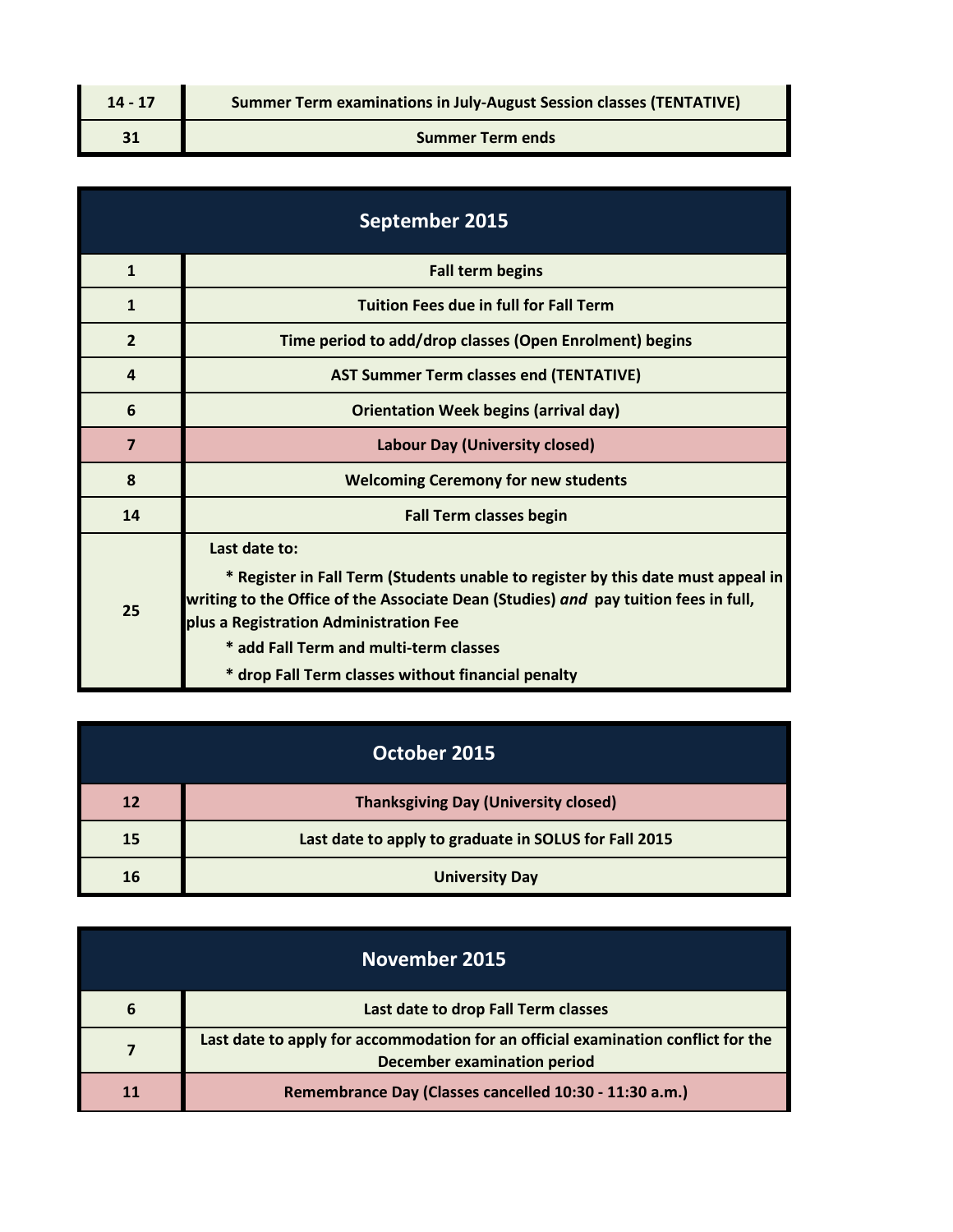| December 2015    |                                                                                                                                               |
|------------------|-----------------------------------------------------------------------------------------------------------------------------------------------|
| $\mathbf{1}$     | Refer to http://www.queensu.ca/artsci_online/apply/dates-and-deadlines for<br>deadlines for admission to Distance Studies for the Winter Term |
| $\mathbf{1}$     | Last date for Queen's students to apply for admissions to a Dual or Second Degree<br><b>Program for Winter Term</b>                           |
| $\mathbf{1}$     | First date to apply to graduate in SOLUS for Spring 2016                                                                                      |
| $\boldsymbol{4}$ | <b>Fall Term classes end</b>                                                                                                                  |
| $5 - 8$          | Fall Term pre-examination study period                                                                                                        |
| 6                | <b>Commemoration Day (academics cancelled)</b>                                                                                                |
| $9 - 23$         | Final examinations in Fall Term classes and mid-year tests in multi-term classes                                                              |
| 31               | <b>Fall Term ends (TENTATIVE)</b>                                                                                                             |

| January 2016     |                                                                                                                                                                                  |
|------------------|----------------------------------------------------------------------------------------------------------------------------------------------------------------------------------|
| $\mathbf{1}$     | <b>New Year's Day (Statutory holiday)</b>                                                                                                                                        |
| $\mathbf{1}$     | <b>Winter Term begins</b>                                                                                                                                                        |
| $\boldsymbol{4}$ | <b>Winter Term classes begin</b>                                                                                                                                                 |
| 10               | <b>Tuition fees due in full for Winter Term</b>                                                                                                                                  |
| 15               | Students unable to register by this date must appeal in writing to the Office of the<br>Associate Dean (Studies) and pay tuition fees, plus a Registration Administration<br>Fee |
| 15               | Last date to add Winter Term classes                                                                                                                                             |
| 15               | Last date to drop Winter Term classes without financial penalty                                                                                                                  |

| February 2016 |                                              |
|---------------|----------------------------------------------|
| 15            | <b>Family Day (classes will not be held)</b> |
| $16 - 19$     | <b>Mid-term Reading Week</b>                 |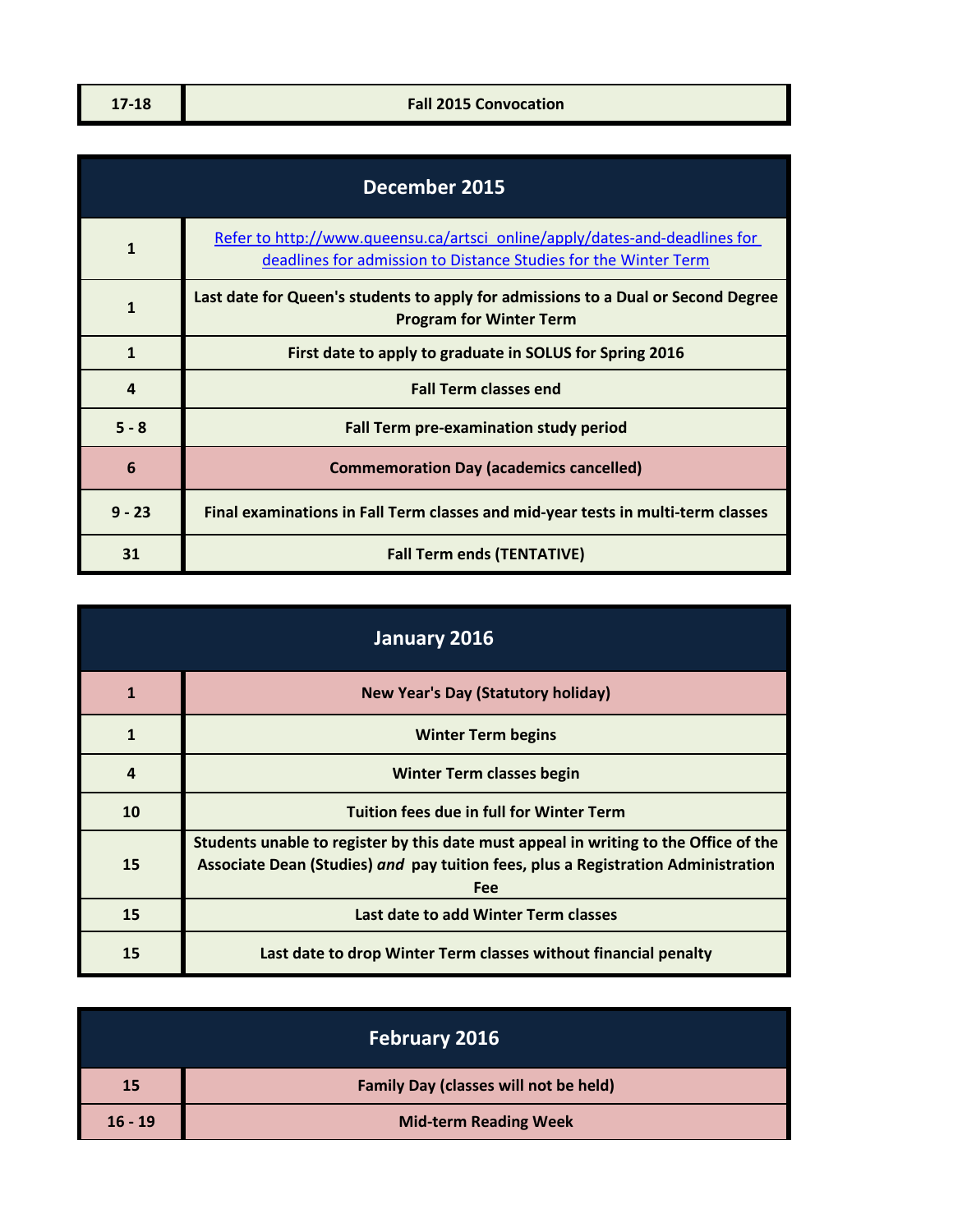| 26 | Last date to drop Winter Term and multi-term classes |
|----|------------------------------------------------------|
| 29 | <b>Registration for Summer Term classes begin</b>    |

| <b>March 2016</b> |                                                                                                                                                 |
|-------------------|-------------------------------------------------------------------------------------------------------------------------------------------------|
|                   | Last date to apply for accommodation for an offical examination conflict for the<br><b>April examination period</b>                             |
| 25                | <b>Good Friday (University closed)</b>                                                                                                          |
| 30                | Last date to apply for admission to the Upper-Year Program at the Bader<br><b>International Study Centre for Summer Term (May-June Session)</b> |

| <b>April 2016</b> |                                                                                                                                               |
|-------------------|-----------------------------------------------------------------------------------------------------------------------------------------------|
| $\mathbf{1}$      | Last date for Queen's students to apply to a Dual Degree Program for Summer Term                                                              |
| $\mathbf{1}$      | Last date to apply to the University for admission for Summer Term (May-June and<br><b>May-July Sessions)</b>                                 |
| $\mathbf{1}$      | Refer to http://www.queensu.ca/artsci_online/apply/dates-and-deadlines for<br>deadlines for admission to Distance Studies for the Summer Term |
| $\mathbf{1}$      | <b>Winter Term classes end</b>                                                                                                                |
| $2 - 6$           | Winter Term pre-examination study period                                                                                                      |
| $7 - 23$          | Final examinations begin / end in Winter Term and multi-term classes                                                                          |
| 30                | Last date to apply to graduate in Spring 2016 (TENTATIVE)                                                                                     |
| 30                | <b>Winter Term ends</b>                                                                                                                       |

| <b>May 2016</b> |                                                              |
|-----------------|--------------------------------------------------------------|
|                 | <b>Summer Term begins</b>                                    |
|                 | <b>Tuition fees due in full for all Summer Term sessions</b> |
|                 | Summer Term classes (May-June and May-July Sessions) begin   |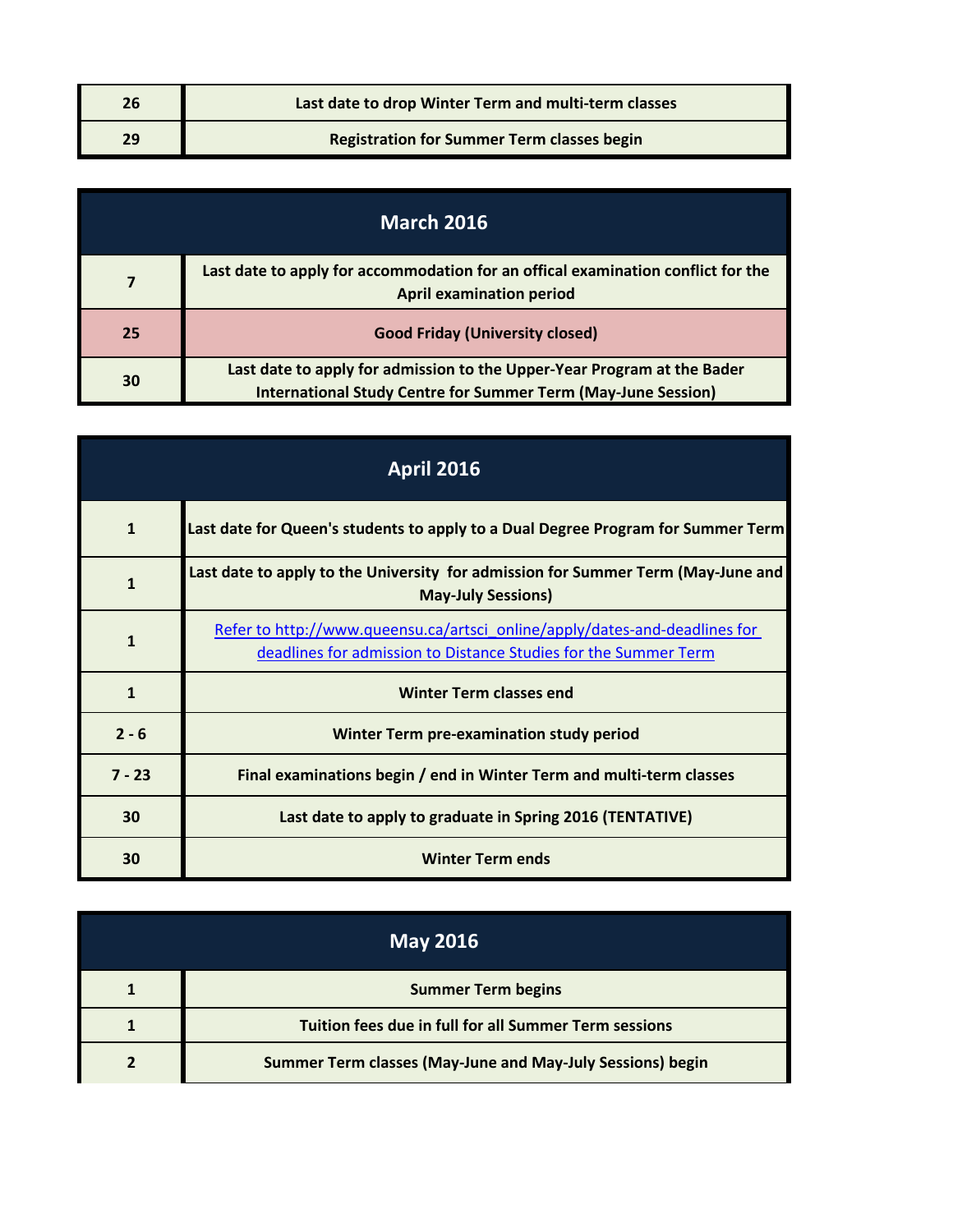| $\overline{2}$ | Last date to register in Summer Term (May-June and May-July sessions). Students<br>registering after this date must pay tuition fees in full, plus a Registration<br><b>Administration Fee</b> |
|----------------|------------------------------------------------------------------------------------------------------------------------------------------------------------------------------------------------|
| 6              | Students unable to register by this date must appeal in writing to the Office of the<br>Associate Dean (Studies) and pay tuition fees, plus a Registration Administration<br>Fee               |
| 6              | Last date to add Summer Term classes (May-June and May-July Sessions)                                                                                                                          |
| 6              | Last date to drop Summer Term classes (May-June Session) without financial<br>penalty                                                                                                          |
| 6              | Last date to apply for admission to the Upper-Year Program at the Bader<br><b>International Study Centre for Summer Term (June-July Session)</b>                                               |
| 13             | Last date to drop Summer Term classes (May-July Session) without financial penalty                                                                                                             |
| 23             | Victoria Day (classes will not be held)                                                                                                                                                        |
| 27             | Last date to drop Summer Term classes (May-June Session)                                                                                                                                       |

| <b>June 2016</b>                                                                                                                                              |                                                                                                                                                                                                                                   |  |
|---------------------------------------------------------------------------------------------------------------------------------------------------------------|-----------------------------------------------------------------------------------------------------------------------------------------------------------------------------------------------------------------------------------|--|
| NOTE: Spring 2016 Convocation: Dates will be determined in November 2015. Please refer to<br>http://www.queensu.ca/registrar/convocation to view these dates. |                                                                                                                                                                                                                                   |  |
| $\mathbf{1}$                                                                                                                                                  | Last date to apply to the University for admission as a part-time student for Fall<br><b>Term</b>                                                                                                                                 |  |
| $\mathbf{1}$                                                                                                                                                  | Last date for Queen's students to apply to a Dual Degree program for Fall Term                                                                                                                                                    |  |
| $\mathbf{1}$                                                                                                                                                  | Last date for Queen's students to apply to transfer into the Faculty of Arts and<br>Science and the School of Kinesiology and Health Studies for Fall Term                                                                        |  |
| $\mathbf{1}$                                                                                                                                                  | Last date to apply to the University for upper-year full-time admission for Fall Term<br>from another post-secondary institution                                                                                                  |  |
| 13                                                                                                                                                            | Summer Term classes (May-June Session) end                                                                                                                                                                                        |  |
| 15                                                                                                                                                            | Last date for receipt of required documentation from students seeking admission<br>for Fall Term to full- or part-time study, including transfer students, to ensure that<br>an admission decision is made before the Term begins |  |
| $16 - 17$                                                                                                                                                     | <b>Summer Term examinations in May-June session classes (TENTATIVE)</b>                                                                                                                                                           |  |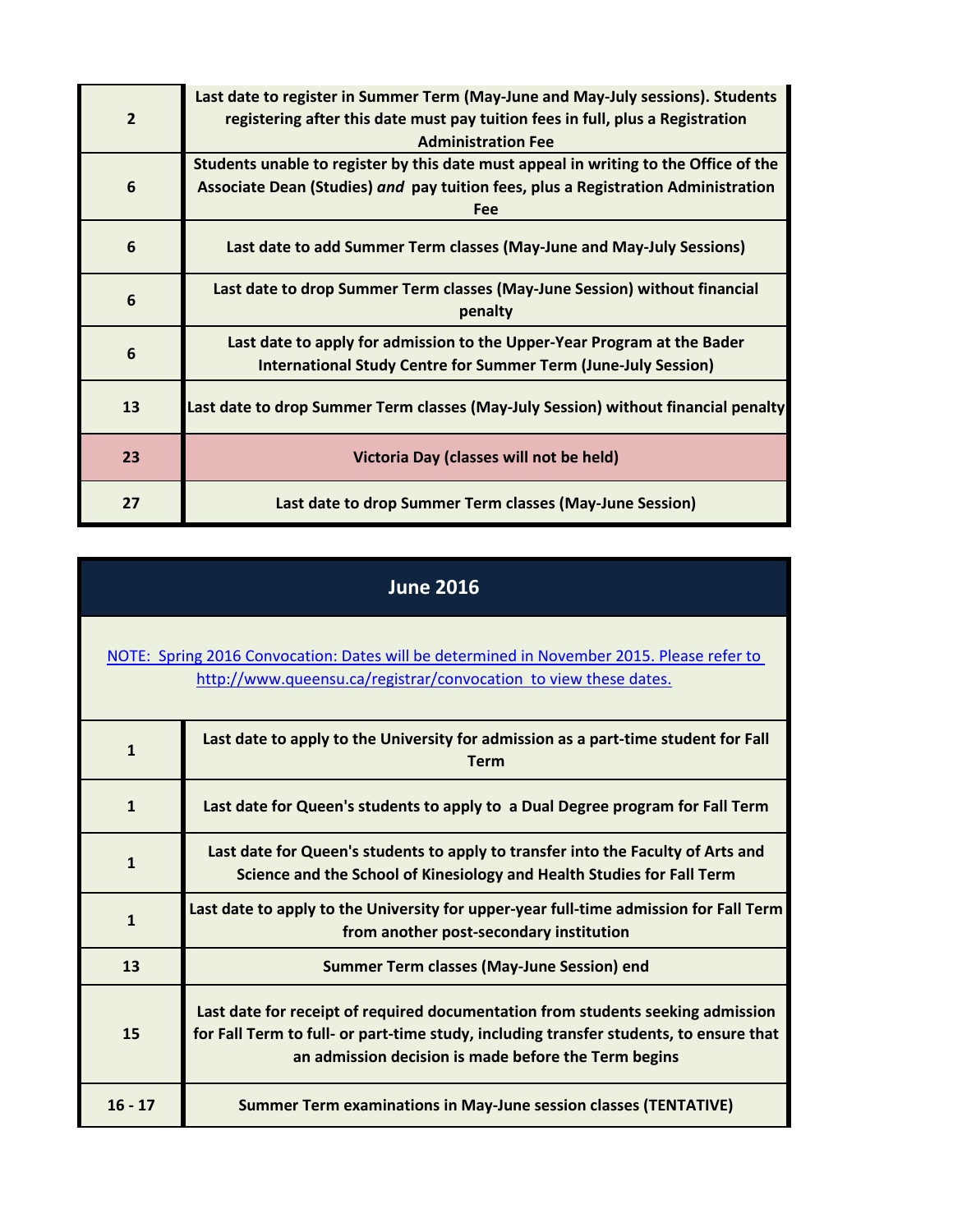| 24 | Last date to drop Summer Term classes (May-July Session) |
|----|----------------------------------------------------------|
| 26 | Last date of Clinical for AST Year 3 (TENTATIVE)         |

| <b>July 2016</b> |                                                                                                                                                                                                                                                                                               |
|------------------|-----------------------------------------------------------------------------------------------------------------------------------------------------------------------------------------------------------------------------------------------------------------------------------------------|
| $\mathbf{1}$     | <b>Canada Day (Statutory holiday)</b>                                                                                                                                                                                                                                                         |
| $\overline{4}$   | <b>Summer Term classes begin (July - August Session)</b>                                                                                                                                                                                                                                      |
| 8                | Students unable to register in Summer Term (July-August Session) by this date must<br>pay tuition fees, plus a Registration Administration Fee                                                                                                                                                |
| 8                | Students unable to register in Summer Term (July-August Session) by this date must<br>appeal in writing to the Office of the Associate Dean (Studies). If the appeal to<br>register late is granted, students must pay tuition fees in full, plus a Registration<br><b>Administration Fee</b> |
| 8                | Last date to add Summer Term classes (July-August Session)                                                                                                                                                                                                                                    |
| 8                | Last date to drop Summer Term classes (July-August Session) without financial<br>penalty                                                                                                                                                                                                      |
| $11 - 29$        | <b>Summer class selection period for Fall Term</b>                                                                                                                                                                                                                                            |
| 15               | First date to apply to graduate in SOLUS for Fall 2016 (TENTATIVE)                                                                                                                                                                                                                            |
| 22               | Summer Term (May - July Session) classes end                                                                                                                                                                                                                                                  |
| $26 - 29$        | Summer Term examinations in May - July session classes (TENTATIVE)                                                                                                                                                                                                                            |
| 29               | Last date to drop Summer Term classes (July-August Session)                                                                                                                                                                                                                                   |

| August 2016 |                                                                                                                                             |
|-------------|---------------------------------------------------------------------------------------------------------------------------------------------|
|             | Civic Holiday (classes will not be held)                                                                                                    |
|             | Refer to http://www.queensu.ca/artsci_online/apply/dates-and-deadlines for<br>deadlines for admission to Distance Studies for the Fall Term |
| 12          | <b>Summer Term classes (July-August Session) end</b>                                                                                        |
| $15 - 16$   | Summer Term examinations in July - August Session classes (TENTATIVE)                                                                       |
| 31          | <b>Summer Term ends</b>                                                                                                                     |